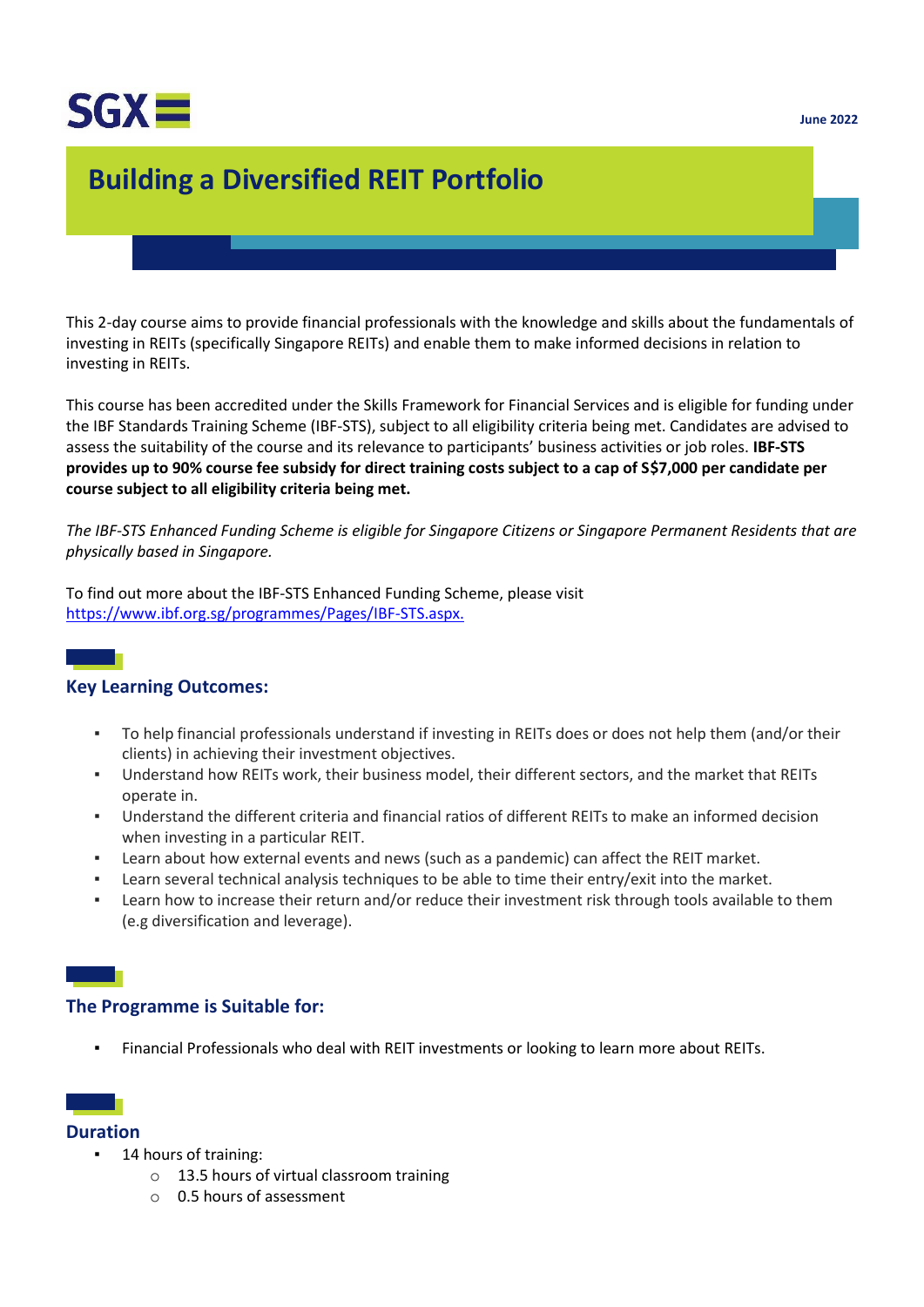# **After-Course Support**

a sa n

This comprehensive training programme comes with an after-course support, which includes:

- Access to Facebook Closed Group
- Telegram Channel for:
	- REIT Market update
	- REIT news
- Monthly blog update on Singapore REIT market
- Monthly Singapore REIT Update Interview with MoneyFM89.3
- Kenny Loh email address for further questions

*To gain maximum benefits from the course, you are strongly recommended to have a trading account before attending the class.*

#### **Barbara Outline**

#### **1. Course Introduction**

- 1.1 Course Agenda
- 1.2 What is your Investment Objective
- 1.3 Pre-Course Example
	- 1.3.1 Common mistakes made

#### **2. Introduction to REITs**

- 2.1 History of REITs
- 2.2 Overview of the S-REITs Industry
- 2.3 What is REIT?
- 2.4 Objectives on Investing in REITs
- 2.5 The REIT Business Model: How do REITs work?
	- 2.5.1 Funding
	- 2.5.2 Distribution
- 2.6 REITs vs Business Trusts
- 2.7 Total Return Concept
- 2.8 Investing in Physical Property vs REITs

#### **3. The REIT Market and Macro-environment**

- 3.1 Market Sentiment in the REIT Sector
- 3.1.1 S-REIT Indexes (FTSE ST and iEdge) 3.2 Case Studies on how News Headlines affect **REITs**
- 3.3 Insider Trading

#### **4. REIT Sectors & Geographical Distributions**

- 4.1 The Different REIT Sectors, Characteristics of each REIT sector, Examples of S-REITs in each sector
	- 4.1.1 Retail
	- 4.1.2 Office
	- 4.1.3 Industrial
	- 4.1.4 Hospitality
	- 4.1.5 Healthcare

#### 4.1.6 Others

- 4.1.6.1. Specialised: Data Centres
- 4.1.6.2. Future: Student
- Accommodation
- 4.2 Geographical Distributions of REITs
	- 4.2.1 Local
	- 4.2.2 Global

#### **5. Terminology & Financial Ratios of REITs**

- 5.1 How to read and interpret REIT Financial Results
- 5.2 Financial Ratios and their formulae (if applicable)
	- 5.2.1 Net Property Income (NPI)
	- 5.2.2 Distribution per Unit
		- 5.2.2.1 Distribution Growth
	- 5.2.3 Yield
	- 5.2.4 Yield Spread
	- 5.2.5 Gearing Ratio
	- 5.2.6 Net Asset Value (NAV)
	- 5.2.7 NAV per unit
	- 5.2.8 Price/NAV
- 5.3 Fundamental Ratios
	- 5.3.1 Portfolio Valuation
	- 5.3.2 Sponsor
- 5.4 Lease Management Ratios
	- 5.4.1 Occupancy Rate
	- 5.4.2 Weighted Average Lease Expiry (WALE)
	- 5.4.3 Hospitality Trust Ratios
		- 5.4.3.1 Average Daily Rate/Average Room Rate (ADR/ARR)
		- 5.4.3.2 Revenue per Available
			- Room/Unit (RevPAR/RevPAU)
- 5.5 Debt Related Ratios and their formulae (if applicable)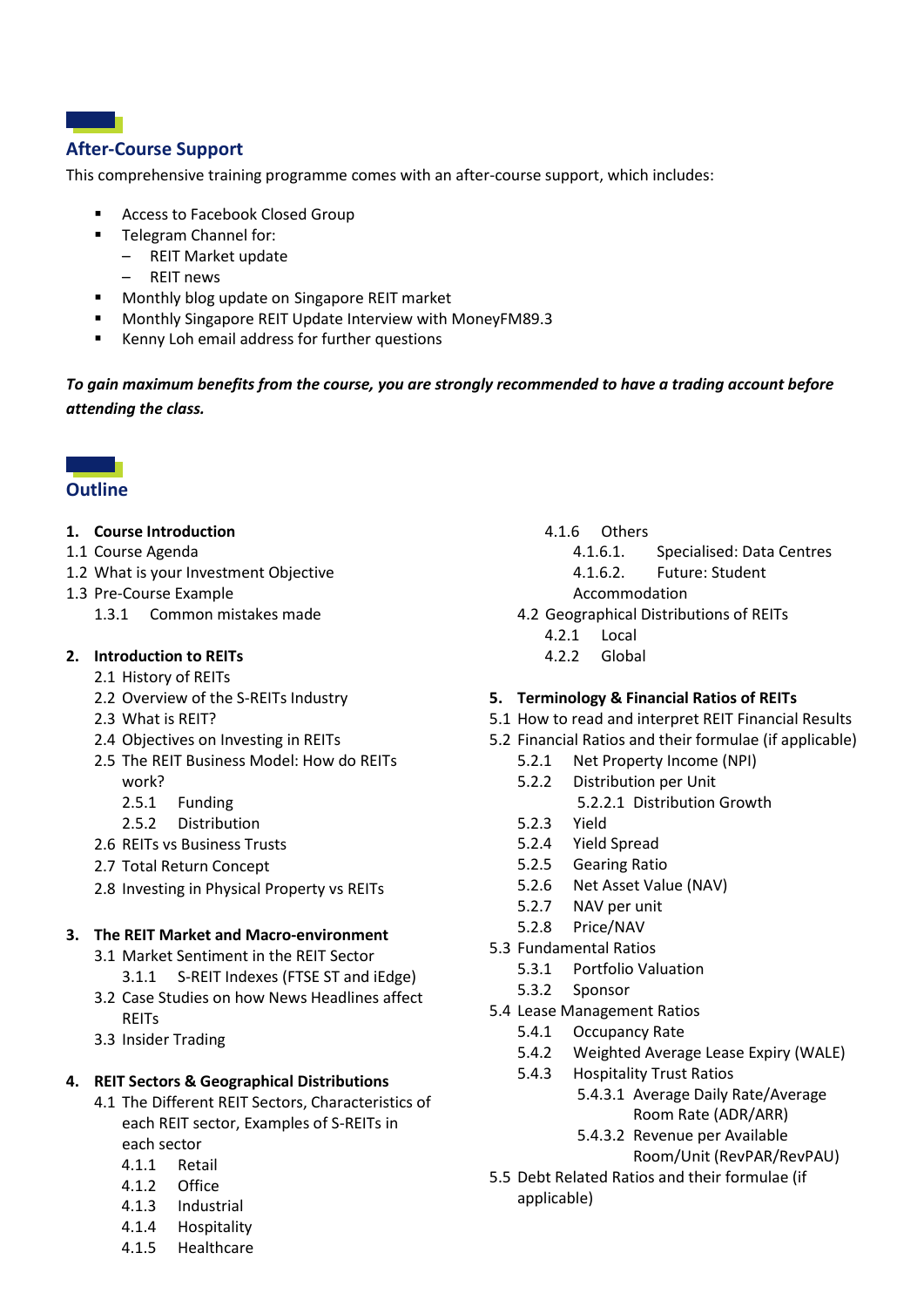- 5.5.1 Weighted Average Debt Maturity (WADM)
- 5.5.2 Cost of Debt/Interest Cost Fixed Interest Rate
- 5.5.3 Interest Coverage Ratio (ICR)
- 5.5.4 Secured Borrowings
- 5.5.5 Unsecured Borrowings

## **6. Impact of COVID-19 on S-REITS**

- 6.1 Singapore Government Support for S-REITs during COVID-19
- 6.2 General Impact of COVID-19 on S-REITs
- 6.3 Impact on COVID-19 different REIT sectors, including comparison with Pre COVID-19 Financial Ratios
	- 6.3.1 Retail
		- 6.3.1.1 Suburban vs Prime Malls
	- 6.3.2 Office
	- 6.3.3 Industrial
	- 6.3.4 Healthcare
	- 6.3.5 Hospitality
		- 6.3.5.1 Eagle Hospitality Trust collapse
- 6.4 Actions taken by S-REITs due to COVID-19
- 6.5 Lessons Learnt from COVID-19

## **7. SGX New Initiatives for S-REITs**

- 7.1 Environmental, Social, and (Corporate) Governance (ESG)
	- 7.1.1 ESG Ratings (MSCI, Sustainalytics)
	- 7.1.2 ESG Indexes (iEdge)
- 7.2 Singapore Governance and Transparency Index (SGTI)
	- 7.2.1 Methodology and Rankings

#### **8. Obtaining Information on REITs**

- 8.1 News outlets and media
- 8.2 Brokerage and analyst reports
- 8.3 Industry sources, Exchanges
- 8.4 Trust/REIT websites
- **9. Selecting REITs for your investment portfolio**
- 9.1 Kenny's 8 Criteria for Selecting REITs
- 9.2 Using a REIT screener to analyse REITs
- 9.3 Qualitative Analysis
- 9.4 Risk Assessment for REITs 5 Risks

## **10. Technical Analysis**

- 10.1 Trend Analysis Identifying Trends
- 10.2 20/50/200 Simple Moving Average
- 10.3 Support & Resistance
- 10.4 Buying Strategies
	- 10.4.1 Buying on dips during an Uptrend
	- 10.4.2 Buying at Supports

## **11. How to increase your returns on REITs**

- 11.1 Increasing Yield through Margin Financing 11.1.1 Margin Ratio
- 11.2 Dollar-Cost Averaging Strategy (DCA)
- 11.3 What are Exchange Traded Funds (ETFs)?
- 11.4 ETFs in Singapore

## **12. Building a Diversified REIT Portfolio**

- 12.1 5 Steps to build a diversified REIT portfolio
- 12.2 Why you should diversify your Investment Portfolio
- 12.3 Regular Re-balancing of REIT Portfolio
- 12.4 Dealing with Portfolio-related Operational Issues

#### **13. Practical Work**

- 13.1 Using a REIT Screener
- 13.2 Hands-on Case Studies

#### **Assessment: MCQ (70% passing score)**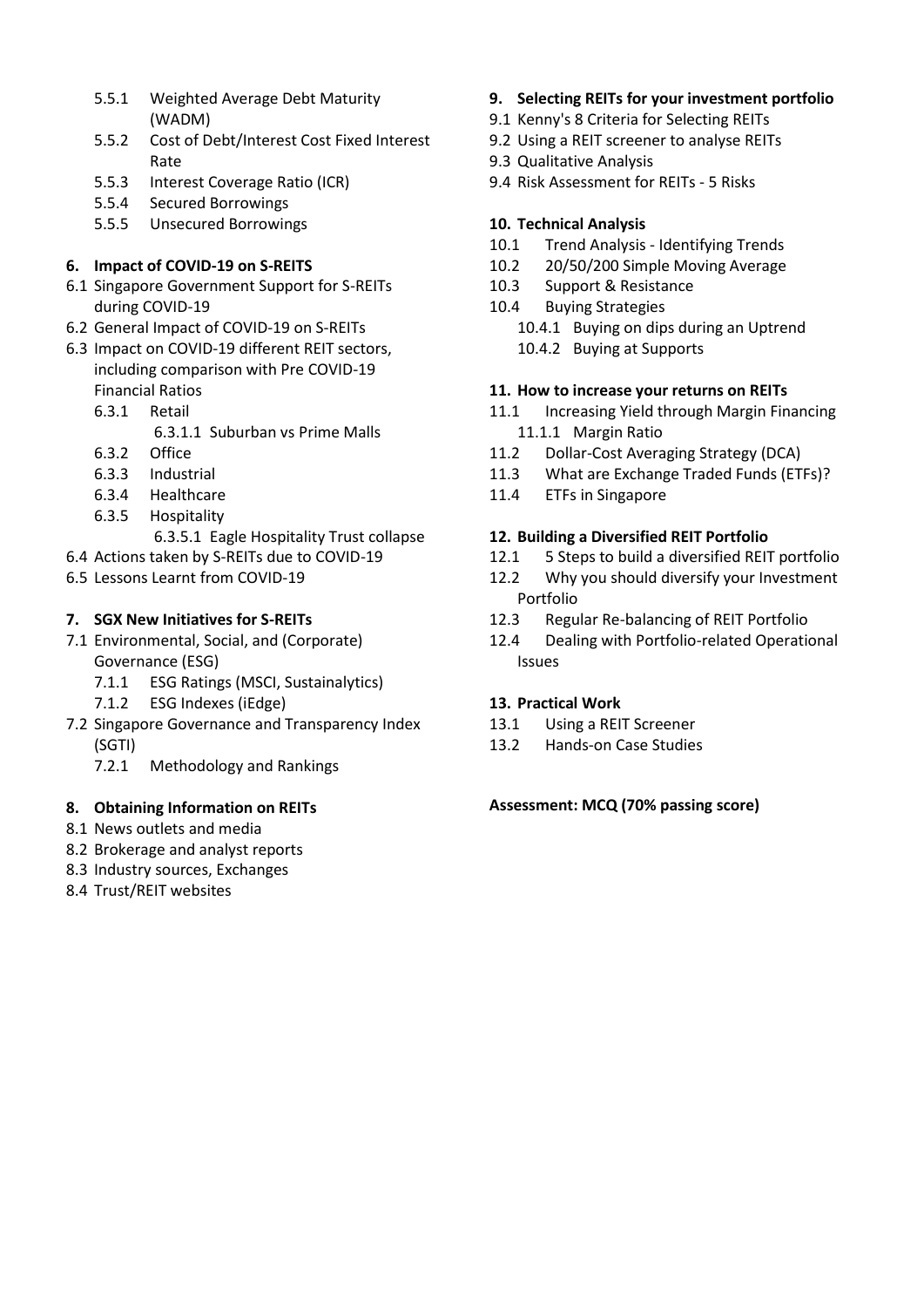# **Course Fees & Funding**

For training programmes commencing between 1 July 2022 and 31 December 2022 (both date inclusive):

- 70% of direct training cost
- Singapore Citizens aged 40 years old and above will be eligible for 90% co-funding of direct training costs
- Registrants have to be physically based in Singapore

#### For Singapore Citizen

| <b>Course Fees (S\$)</b>          | 40 years old & above   |                               | <b>Below 40 years old</b> |                               |
|-----------------------------------|------------------------|-------------------------------|---------------------------|-------------------------------|
|                                   | Fees after 90% IBF-STS |                               | Fees after 70% IBF-STS    |                               |
|                                   | Company-Sponsored      | Self-Sponsored<br>Individuals | Company-Sponsored         | Self-Sponsored<br>Individuals |
| S\$2,000.00<br>(inclusive of GST) | S\$317.76 *            | S\$200.00 *                   | S\$691.59 *               | S\$600.00 *                   |

#### For Permanent Resident

| Course Fees (S\$)              | Fees after 70% IBF-STS |                            |  |
|--------------------------------|------------------------|----------------------------|--|
|                                | Company-Sponsored      | Self-Sponsored Individuals |  |
| S\$2,000.00 (inclusive of GST) | $S$691.59*$            | S\$600.00 <sup>*</sup>     |  |

Eligible company-sponsored and self-sponsored individuals will be required to pay course fees net of enhanced course fee subsidies, subject to the prevailing grant cap.

*\*The IBF-STS Enhanced Funding Scheme is eligible for Singapore Citizens or Singapore Permanent Residents that are physically based in Singapore; and are only applicable when you have successfully completed the course and passed the assessment. You will not be eligible for the course fee subsidy if you drop out halfway through the course or did not pass your assessment. SGX Academy is entitled to claw back the course fee subsidy from you.* 

# **Trainer's Profile**

**Kenny Loh** is a Certified Financial Planner and REITs Specialist of Singapore's top Independent Financial Advisor. He helps clients construct diversified portfolios consisting of different asset classes from REITs, Equities, Bonds, ETFs, Unit Trusts, Private Equity, Alternative Investments and Fixed Maturity Funds to achieve an optimal risk adjusted return. He has won multiple awards in financial planning and investment planning.

Kenny is also a certified Institute of Banking & Finance Singapore (IBFSG) Trainer and a regular speaker at INVEST Fair and the REITs Symposium organised by ShareInvestor, some of the biggest financial industry events in Singapore.